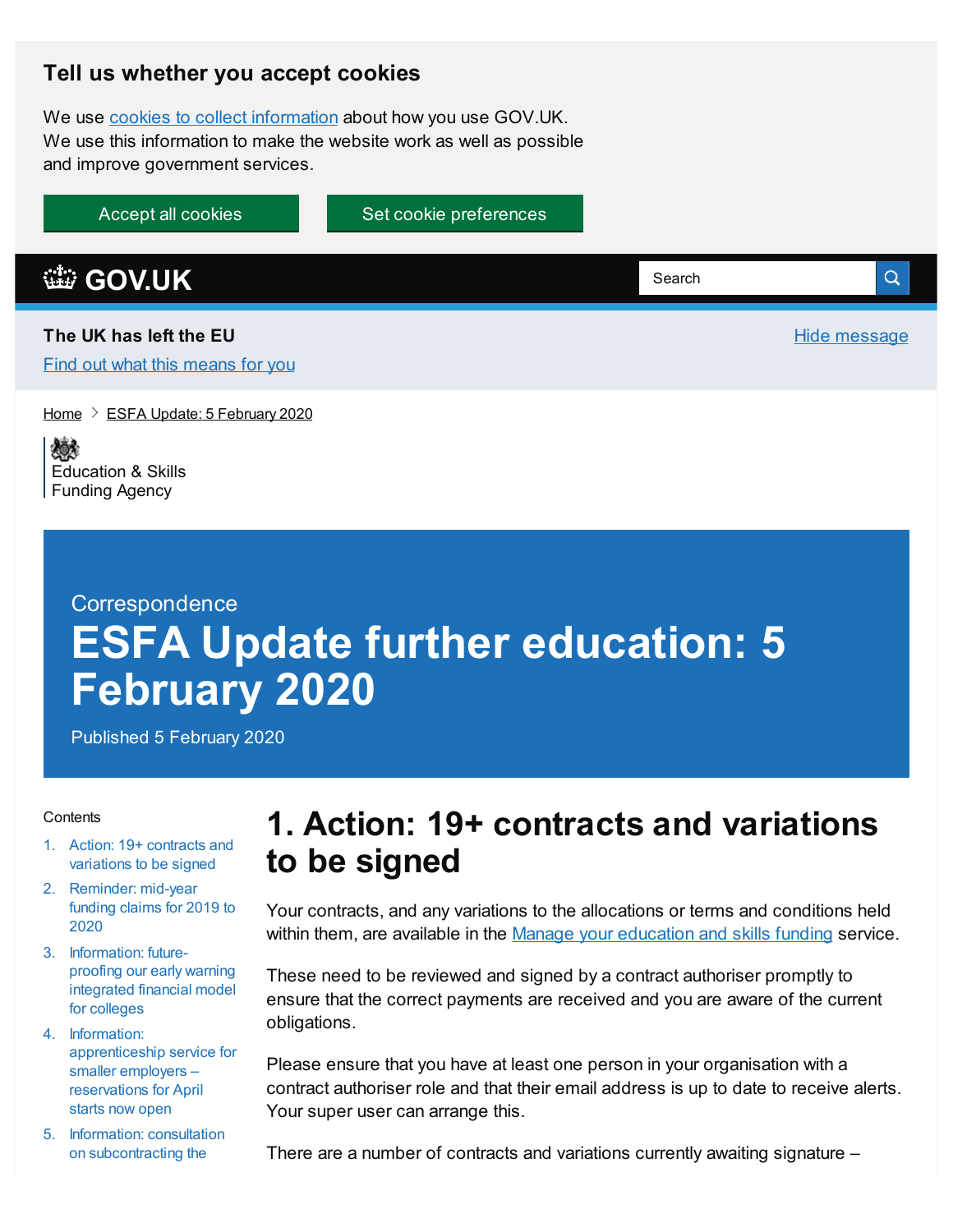delivery of education and training using ESFA post-16 funds

- 6. [Information:](#page-3-1) upcoming provider roadshows
- 7. [Information:](#page-4-0) 16 to 19 school and academy sixth form 2020 to 2021 allocation calculation toolkits
- 8. [Information:](#page-4-1) 19+ funding allocations
- 9. [Information:](#page-5-0) grant to FE institutions for Teachers' Pension Scheme (TPS) increased employer contributions
- 10. Information: end-point assessment [organisations](#page-5-1)

11. Your feedback: your views on the new contract framework for the 2019 to 2020 Education & Skills [agreements](#page-6-0)

please check to see if you have anything outstanding.

If you have any queries about this please contact your territorial manager.

# <span id="page-1-0"></span>**2. Reminder: mid-year funding claims for 2019 to 2020**

The mid-year funding claim window will open at 9am on Monday 10 February 2020.

You must submit a mid-year funding claim by 5pm on Thursday 13 February 2020. The claim form will be available on **Submit [Learner](https://submitlearnerdatabeta.fasst.org.uk/) Data. Failure to submit the** form will be a breach of your agreement

You will need to submit a claim if you receive funds through:

- adult education budget (AEB) (adult skills and community learning) grantfunded
- Advanced Learner Loans Bursary (ALLB) grant-funded
- Learner Support for AEB procured (adult skills and 19 to 24 traineeships) paid-on-profile

Once you have [submitted](https://skillsfunding.service.gov.uk/) your claim you will also be able to view it on the Manage your education and skills funding service.

For colleges due to submit the [integrated](https://www.gov.uk/government/publications/financial-planning-handbook) financial model for colleges (IFMC) at the end of February, please ensure figures in the mid-year claim are used to inform the financial planning you are currently undertaking.

If you have any queries about this please contact your territorial manager.

## <span id="page-1-1"></span>**3. Information: future-proofing our early warning integrated financial model for colleges**

Over the last few months, we have been working closely with colleges, the Association of Colleges and the Sixth Form College Association to shape a new integrated financial model for colleges (IFMC).

We have listened and acted on user feedback so that the model collects monthly cash flow and other financial information in one annual return. Access to this monthly cash flow data will be crucial in spotting and acting on, at an earlier stage,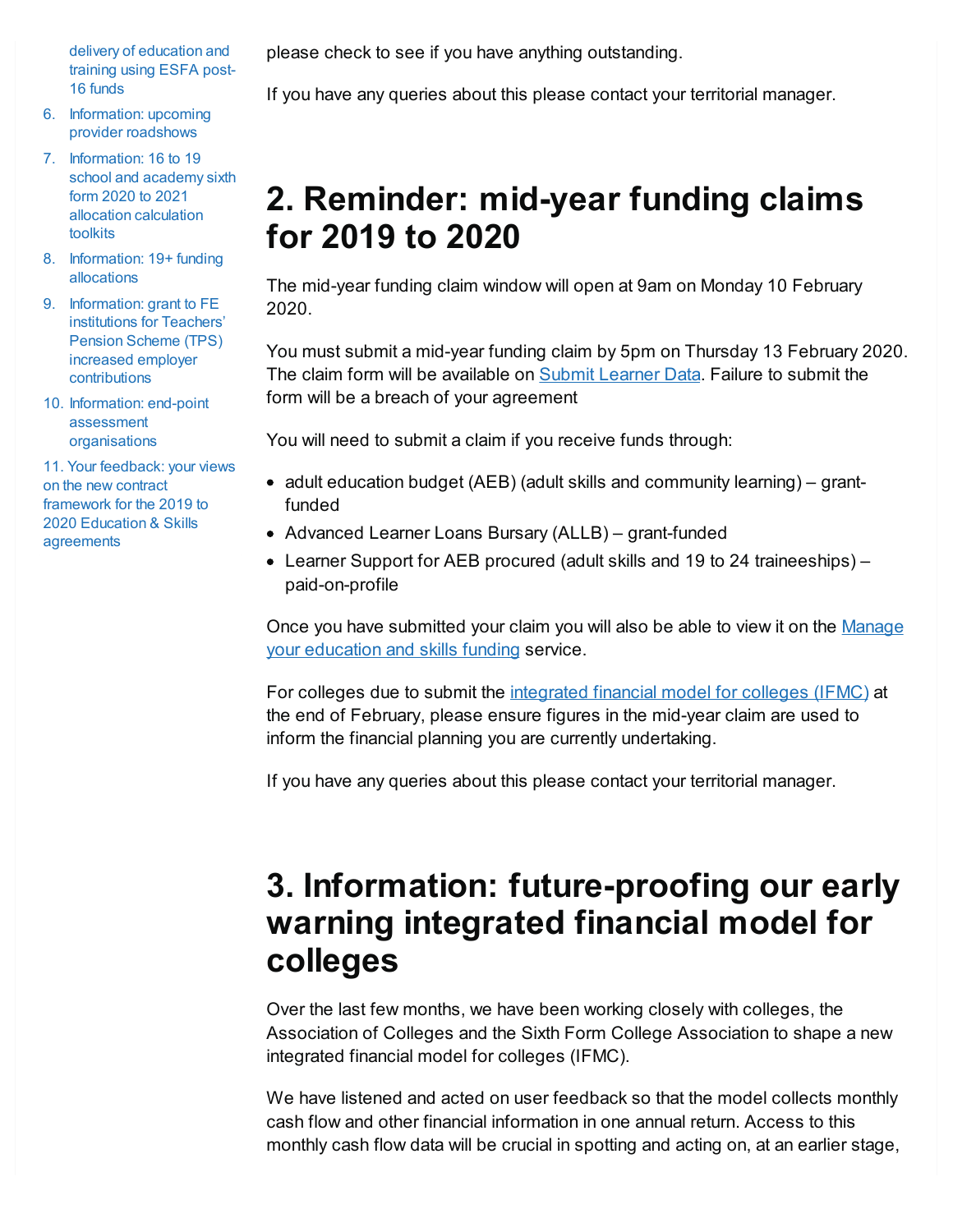financial issues at colleges..

Last week, we [published](https://www.gov.uk/government/publications/financial-planning-handbook/common-issues-with-the-integrated-financial-model-for-colleges-ifmc) guidance to respond to common questions from colleges.

We are planning to release a final updated version of the IFMC on Thursday 6 February 2020. This will be the last update to the IFMC before the submission deadline on Friday 28 February 2020.

As with all financial models, it is important we continue to upgrade the model based on user feedback. The IFMC is a first step in rationalising the current ESFA financial returns into one common template. We will continue to work with colleges via the College User Group to explore how we can simplify the template in the future.

Around 50 colleges are members of the college user group and 26 have been actively involved in the [development](https://www.gov.uk/government/publications/financial-planning-handbook) of the IFMC. Any future revisions to the model will be updated on GOV.UK.

#### **3.1 Webinar on the IFMC**

We are hosting a Q&A webinar on Tuesday 11 February, between 1 and 2pm, to answer your queries regarding population of the new model. To sign up to attend the webinar, please email [financial.model@education.gov.uk](mailto:financial.model@education.gov.uk).

#### <span id="page-2-0"></span>**4. Information: apprenticeship service for smaller employers – reservations for April starts now open**

In January we opened up full access to the [apprenticeship](https://accounts.manage-apprenticeships.service.gov.uk/service/index) service for smaller employers, who do not pay the apprenticeship levy. This allowed employers to reserve funds for apprenticeships starting in January, February and March 2020 (to a maximum of three active reservations per employer).

Retrospective reservations cannot be made on the service so reservations for January starts are now not available. However, employers can now also reserve funding for apprenticeships starting in April (so starts are available on the service for February, March and April). During the transition we intend to continue allowing employers to reserve funding for three months ahead.

We continue to monitor how the system is working. This includes keeping under review how the reservation policy is working. More information is available in the [funding](https://www.gov.uk/guidance/apprenticeship-funding-rules) rules and the [reservation](https://www.gov.uk/government/publications/apprenticeship-funding) policy.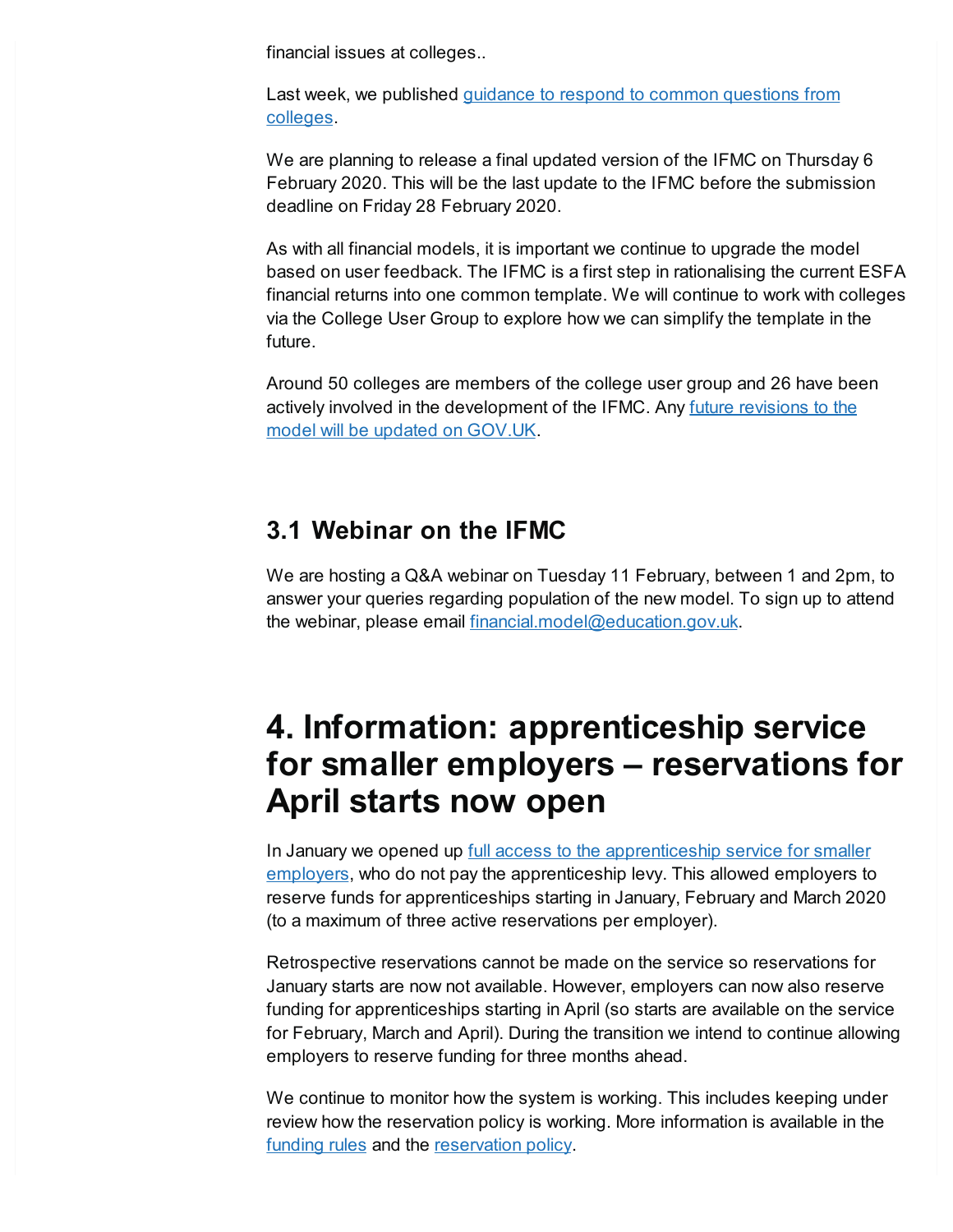Smaller employers, who do not pay the apprenticeship levy can choose to work with all main providers who are listed on the register of apprenticeship training providers (RoATP), not just those with an existing procured non-levy contract (if the provider also agrees).

As this is a test phase and a gradual transition bringing smaller employers on to the apprenticeship service, employers are still able to access training via existing procured non-levy contracts. We are extending these contracts to allow new starts beyond March 2020.

## <span id="page-3-0"></span>**5. Information: consultation on subcontracting the delivery of education and training using ESFA post-16 funds**

ESFA has launched a consultation on proposals for the future [arrangements](http://www.gov.uk/government/consultations/reforms-to-subcontracting-education-for-learners-over-16) for subcontracting of post 16 education and training. The consultation will run from Tuesday 4 February 2020 to Friday 17 March 2020.

The purpose of this consultation is to hear from those who have an interest in subcontracted delivery to inform our thinking about the nature and extent of the proposed reforms to subcontracting arrangements and the timing of the implementation of them.

We are keen to start to implement reforms from the 2020 to 2021 academic year, but recognise that some elements of the changes may require a period of transition so that providers have time to adjust their existing arrangements in order to comply with changes to requirements, and to ensure that there is no disruption to learners' existing programmes.

If you have any enquiries, please email [Subcontracting.CONSULTATION@education.gov.uk](mailto:Subcontracting.CONSULTATION@education.gov.uk).

## <span id="page-3-1"></span>**6. Information: upcoming provider roadshows**

Over the past few weeks we have been asking you to 'save the date' for our second series of provider roadshows in February and March for main providers on the register of apprenticeship training providers (RoATP).

This week we will be sending out registration emails to all main providers on the RoATP with a link that will enable you to register for your chosen event. If, you have not received an email to register by Friday 7 February and you are a main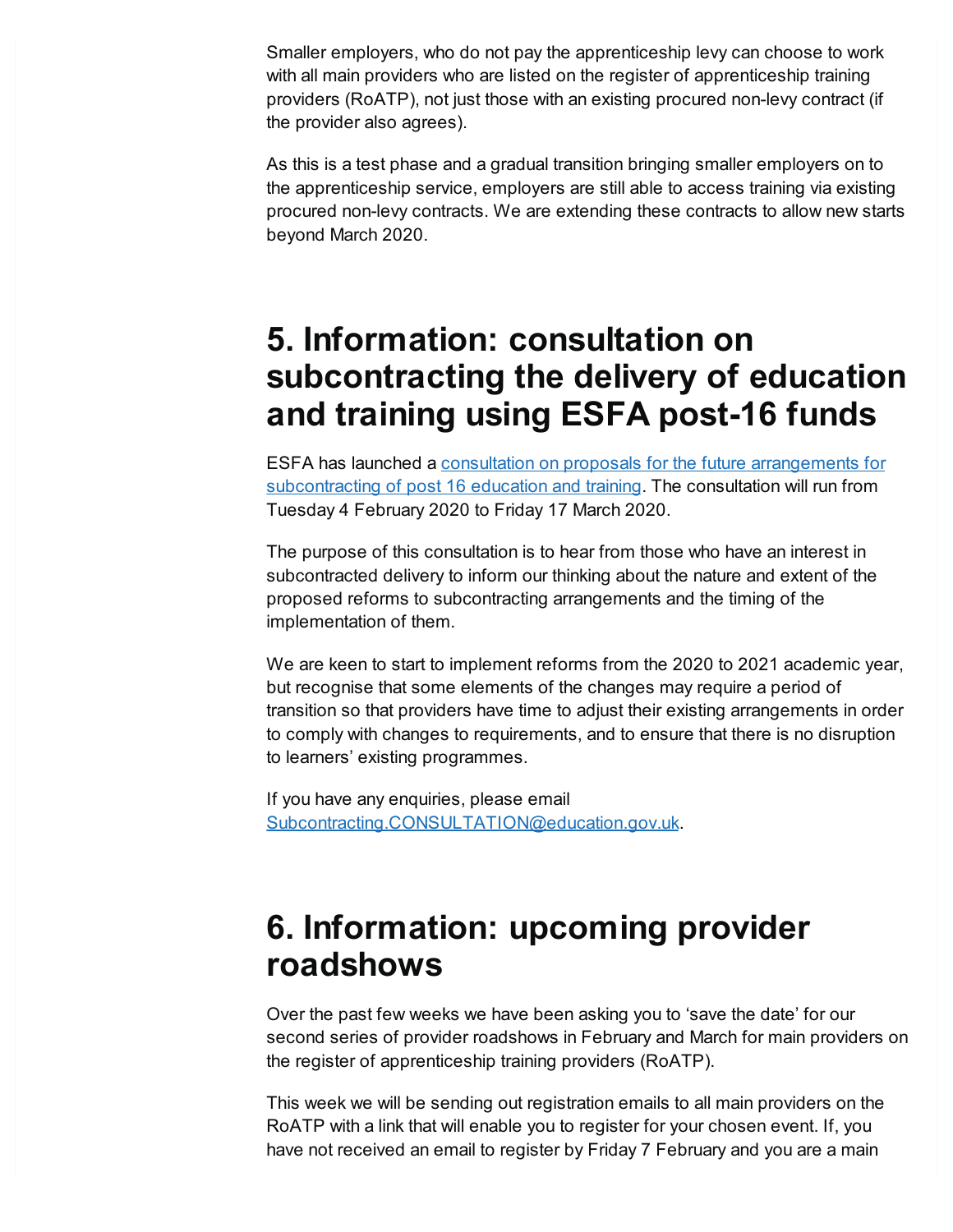provider on RoATP, please contact us at [apprenticeship.providers@education.gov.uk](mailto:apprenticeship.providers@education.gov.uk).

Our roadshow dates are as follows:

- Tuesday 25 February North East East Durham College
- Tuesday 3 March North West Haydock Park Racecourse
- Thursday 5 March London Holiday Inn, Wembley
- Tuesday 24 March Midlands The Citrus Hotel, Coventry
- Thursday 26 March South Farnborough College of Technology
- Tuesday 31 March South West Taunton Conference Centre at Taunton RFC

Please note that registration will be on a first-come-first-served basis. We hope very much to see you in a few weeks!

#### <span id="page-4-0"></span>**7. Information: 16 to 19 school and academy sixth form 2020 to 2021 allocation calculation toolkits**

We have uploaded 16 to 19 school and academy sixth form 2020 to 2021 allocation calculation toolkits (ACT) for most institutions to ESFA [Information](https://interactions.signin.education.gov.uk/19c029d1-74f5-4a73-9156-9623cea7cd16/usernamepassword?clientid=iex&redirect_uri=https://iex.signin.education.gov.uk/oidc/cb) Exchange. You will find your ACT file in the Document Exchange 'Revenue Funding' folder, under 'AY 2020-21 (2020/21)'.

Our guidance will help you [understand](https://www.gov.uk/government/publications/16-to-19-funding-allocations-supporting-documents-for-2020-to-2021) the information in your ACT file.

Please do not submit a business case about your data until you have reviewed your 16 to 19 revenue funding allocation [statement.](https://www.gov.uk/guidance/16-to-19-education-funding-allocations#business-cases-for-major-data-errors) The deadline for **business** cases is Thursday 30 April 2020.

# <span id="page-4-1"></span>**8. Information: 19+ funding allocations**

We have updated the  $19+$  funding [allocations](https://www.gov.uk/guidance/19-funding-allocations) page for 2020 to 2021.

The page outlines the timeline for the 19+ allocations for 2020 to 2021. It also includes further information on how the allocations will be calculated, as well as other useful information.

If you have any questions around 19+ [allocations,](https://form.education.gov.uk/en/AchieveForms/?form_uri=sandbox-publish://AF-Process-f9f4f5a1-936f-448b-bbeb-9dcdd595f468/AF-Stage-8aa41278-3cdd-45a3-ad87-80cbffb8b992/definition.json&redirectlink=%2Fen&cancelRedirectLink=%2Fen&consentMessage=yes) please contact us via the **ESFA** online enquiry form.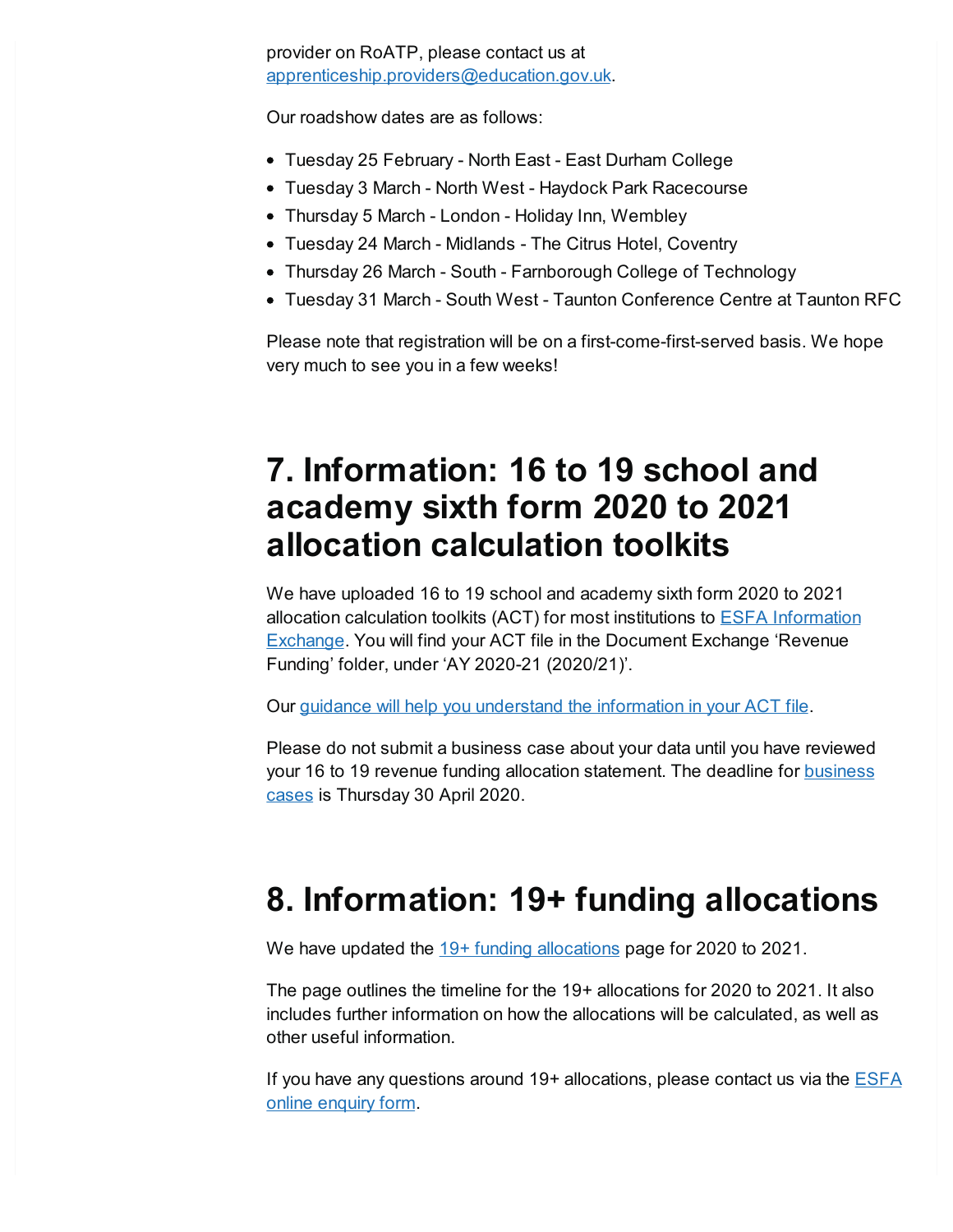#### <span id="page-5-0"></span>**9. Information: grant to FE institutions for Teachers' Pension Scheme (TPS) increased employer contributions**

We have uploaded confirmation of the second grant payment to cover increased employer contributions to the Teachers' Pension Scheme for further education providers that participate in the TPS to ESFA [Information](https://interactions.signin.education.gov.uk/abd81357-3feb-46cf-b7ce-20813fbcfdf9/usernamepassword?clientid=iex&redirect_uri=https://iex.signin.education.gov.uk/oidc/cb) Exchange. This second payment is for the period of 1 April to 31 July 2020. You will find your information in the Document Exchange 'Revenue Funding' folder, under 'AY 2019-20'.

We have also updated our guidance to explain how we will calculate [payments](https://www.gov.uk/government/publications/teachers-pension-scheme-employer-contribution-grant-further-education-providers/teachers-pension-scheme-employer-contribution-grant-further-education-providers) for the financial year 2020 to 2021.

If you have any questions, please contact us using our online [enquiry](https://form.education.gov.uk/en/AchieveForms/?form_uri=sandbox-publish://AF-Process-f9f4f5a1-936f-448b-bbeb-9dcdd595f468/AF-Stage-8aa41278-3cdd-45a3-ad87-80cbffb8b992/definition.json&redirectlink=%2Fen&cancelRedirectLink=%2Fen) form.

## <span id="page-5-1"></span>**10. Information: end-point assessment organisations**

ESFA and the Institute for Apprenticeships and Technical Education (the Institute) are hosting a one-day event for organisations on the ESFA's register of end-point assessment organisations.

The day will be themed around embedding quality and value in end-point assessment.

This free event will provide end-point assessment organisations (EPAO) with an opportunity to learn about current and future end-point assessment policy from ESFA and the Institute. Delegates will hear from industry peers and employers, who will share their experiences and advice to support the successful delivery of end-point assessment (EPA).

The day will be a mixture of presentations and workshops, including:

- EPA policy updates from the ESFA and the Institute
- External Quality Assurance (EQA)
- best practice for working with EQA Providers
- A Consortium Model and how this might work across your sector
- working together for the sector and sharing for learner success
- working with apprenticeship standards

We have sent an invitation to each EPAO contact listed on the register of endpoint assessment organisations, please follow the [Eventbrite](https://www.eventbrite.co.uk/e/annual-conference-for-end-point-assessment-organisations-tickets-92739252601) link in your email to reserve a place for your organisation.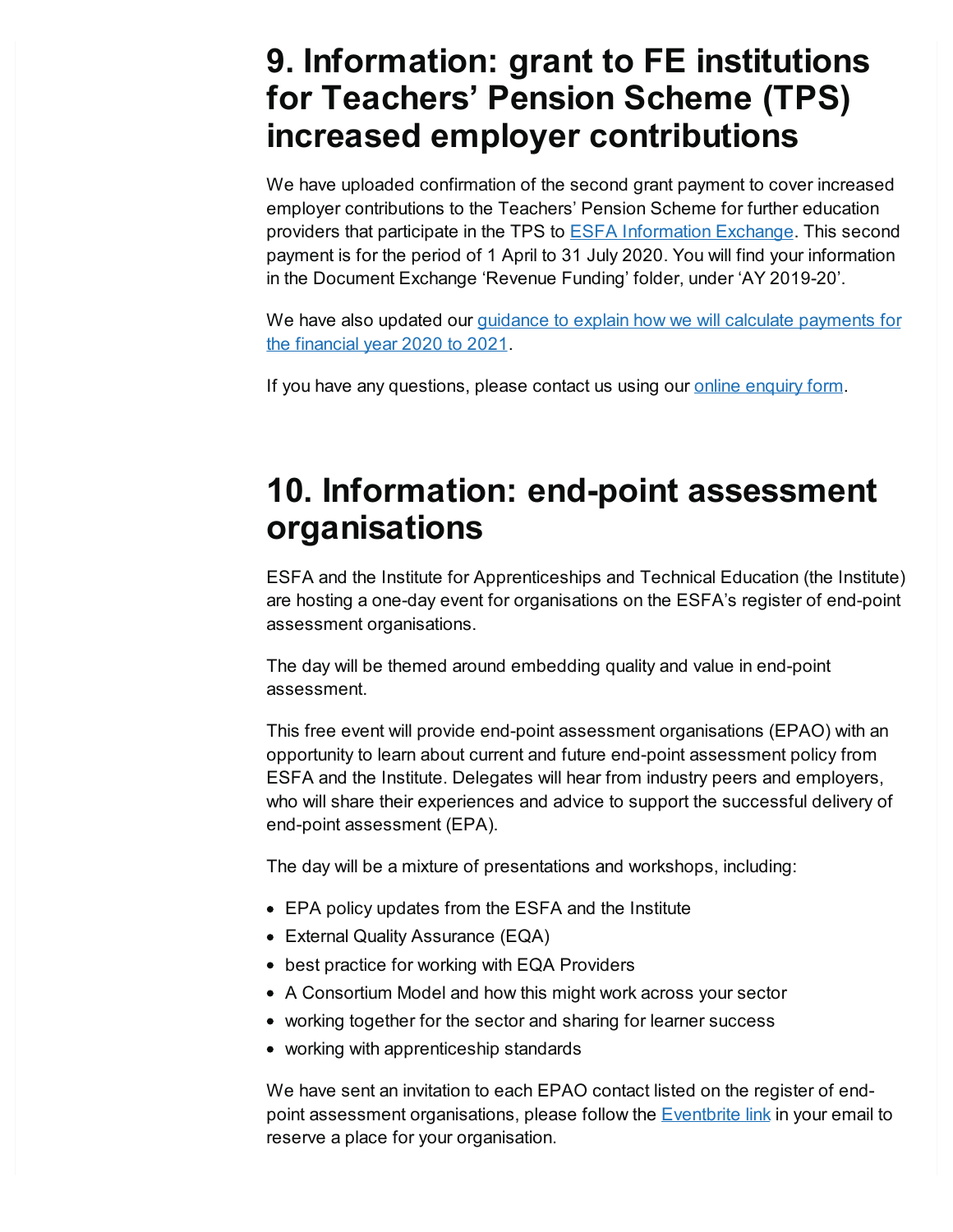### <span id="page-6-0"></span>**11. Your feedback: your views on the new contract framework for the 2019 to 2020 Education & Skills agreements**

We would like your views on the new contract framework that was implemented for the 2019 to 2020 Education & Skills agreements to inform development of the 2020 to 2021 agreement.

You can find more information and copies of the [agreements](https://www.gov.uk/guidance/esfa-education-and-skills-contracts-2019-to-2020) on GOV.UK.

We would be grateful if you could take a few moments to complete this brief survey regarding your experience of the new [agreements.](https://forms.office.com/Pages/ResponsePage.aspx?id=yXfS-grGoU2187O4s0qC-UfmZGYk7lFAjBYK4ulJuiVUNEpBMzZSWUE4U0NZNlpJVEZXVDNJSTdZNC4u)

You can also take part in a Q&A session regarding the contract [framework](http://feconnect.education.gov.uk/) on  $FE$ Connect. The session is being run from Monday 10 February to Friday 14 February and please see **FE [Connect](http://feconnect.education.gov.uk/) for details**.

**Is this page useful?** Yes No Is there [anything](https://www.gov.uk/contact/govuk) wrong with this page?

#### **Transition period**

Find out what it [means](https://www.gov.uk/transition) for you

#### **Services and information Departments and policy**

#### **[Benefits](https://www.gov.uk/browse/benefits)**

Births, deaths, [marriages](https://www.gov.uk/browse/births-deaths-marriages) and care

Business and [self-employed](https://www.gov.uk/browse/business)

[Childcare](https://www.gov.uk/browse/childcare-parenting) and parenting

[Citizenship](https://www.gov.uk/browse/citizenship) and living in the UK

[Crime,](https://www.gov.uk/browse/justice) justice and the law

[Disabled](https://www.gov.uk/browse/disabilities) people

[Education](https://www.gov.uk/browse/education) and learning

[Employing](https://www.gov.uk/browse/employing-people) people

[Environment](https://www.gov.uk/browse/environment-countryside) and countryside

Housing and local [services](https://www.gov.uk/browse/housing-local-services)

[Money](https://www.gov.uk/browse/tax) and tax

[Passports,](https://www.gov.uk/browse/abroad) travel and living abroad

Visas and [immigration](https://www.gov.uk/browse/visas-immigration)

How [government](https://www.gov.uk/government/how-government-works) works

**[Departments](https://www.gov.uk/government/organisations)** 

**[Worldwide](https://www.gov.uk/world)** 

**[Services](https://www.gov.uk/search/services)** 

Guidance and [regulation](https://www.gov.uk/search/guidance-and-regulation)

News and [communications](https://www.gov.uk/search/news-and-communications)

[Research](https://www.gov.uk/search/research-and-statistics) and statistics